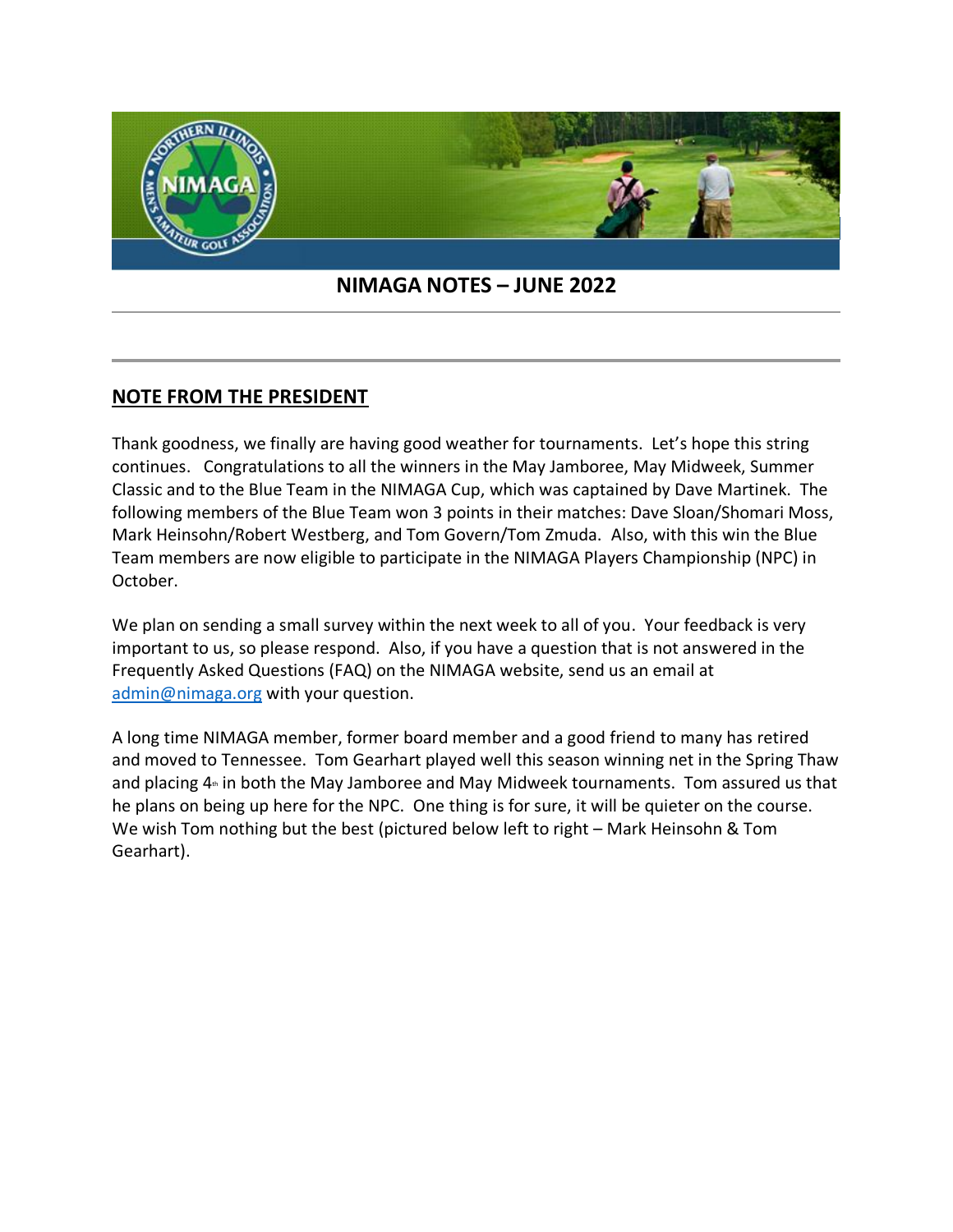

Be safe and stay well. Good luck to all playing in the early rounds of the C&G MPT and June Midweek.

Brian Alberts President

# **PERPETUAL PLAQUES**

Running out of space on the wall for your NIMAGA Tournament Plaques? Or maybe you're new to NIMAGA and wondering where you're going to put all the plaques you plan on winning in your NIMAGA career? We have the answer to both of those dilemmas called a "Perpetual Plaque". Instead of getting a nice hardwood plaque for every tournament you win, "go green" and purchase a single personally customized 12, 18, or 24+ plate hardwood plaque of your choice of color, type, and design. You would then have an individual plate engraved for each of your previous and future NIMAGA victories and golf accomplishments (e.g., hole-in-one). The total one-time cost starts at \$130, and you would be reimbursed by NIMAGA a minimum of \$100 up to half of the total cost of your Perpetual Plaque with a NIMAGA Certificate (\$200 maximum reimbursement). You would then get an engraved plate for each of your future NIMAGA victories at no cost to you.

For more information or to start the conversion process, contact [admin@nimaga.org.](mailto:admin@nimaga.org) (Additionally, you will be asked for your choice of plaque after your next victory if you haven't been asked previously.)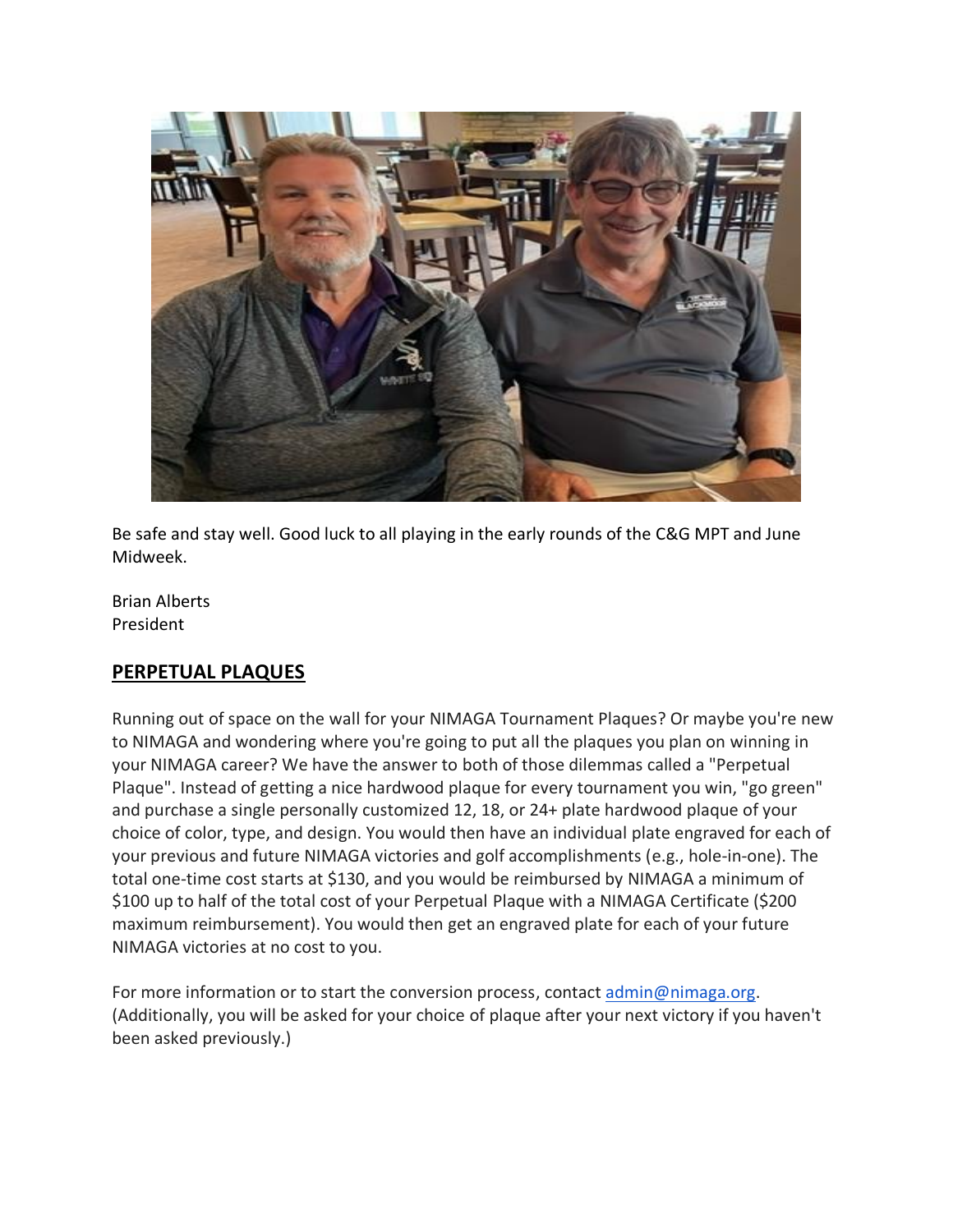# **CHOOSE YOUR TEES**

Since our first 'Choose Your Tee' experiment at the April Midweek at Mistwood went so well, we will be doing more of these going forward.

Our next 'Choose Your Tee' experiment will be at the June Midweek which will be held at the McHenry Country Club on Monday, June 20<sup>th</sup>. You should have received an email in the last day or two outlining the tee choices for this tournament.

Registration for the June Midweek closes on Saturday, June  $11<sup>th</sup>$  at  $11:00$  pm. Be sure to get your registration completed for this event.

# **PLAY READY GOLF !!**

Slow pace of play is an issue that NIMAGA always struggles with, but it is the responsibility of every member of the foursome to maintain contact with the group ahead of you. Here is a reprint of an article from a prior NIMAGA Notes detailing some pace of play tips that was provided by our own Mayur Patel. And remember, these tips apply to our guests, as well.

### PACE OF PLAY TIPS

- Always keep up with the group ahead of you.
- Without interfering with the others in your group, do as much of your preparation as possible before it is your turn to play.
- Be ready to play when it is your turn. Limit practice swings. From the time you select your club until you hit your shot, you should take no more than 20 seconds.
- Shorten that pre-shot routine.
- If you aren't ready to play when it is your turn, encourage one of your fellow players to play.
- Limit your time searching for lost balls. The rules allow you 3 minutes, only.
- Carry a spare ball(s) in your pocket so that you do not have to go back to your bag when you need to hit a provisional ball.
- Take more than one club to your next shot if you are going to leave your bag.
- When in doubt, hit a provisional ball. Eliminate the need to go back to where you hit your last shot.
- If your next shot is with your pitching wedge or sand wedge, automatically take your putter with you.
- Leave golf carts at a point beside the green that is in route to the next tee (usually behind the green).
- On the green, begin lining up your putt and reading the break as soon as you reach the green. When it's your turn to putt, be prepared to step right up and take the stroke.
- Don't bother marking lag putts go ahead and putt out if it's short enough.
- If you are the first in the cup, pick up the flagstick so that you can replace it after the last person has putted out.
- All players in the group should be aware of clubs that are left around the green. Be sure to alert your foursome to pick up clubs.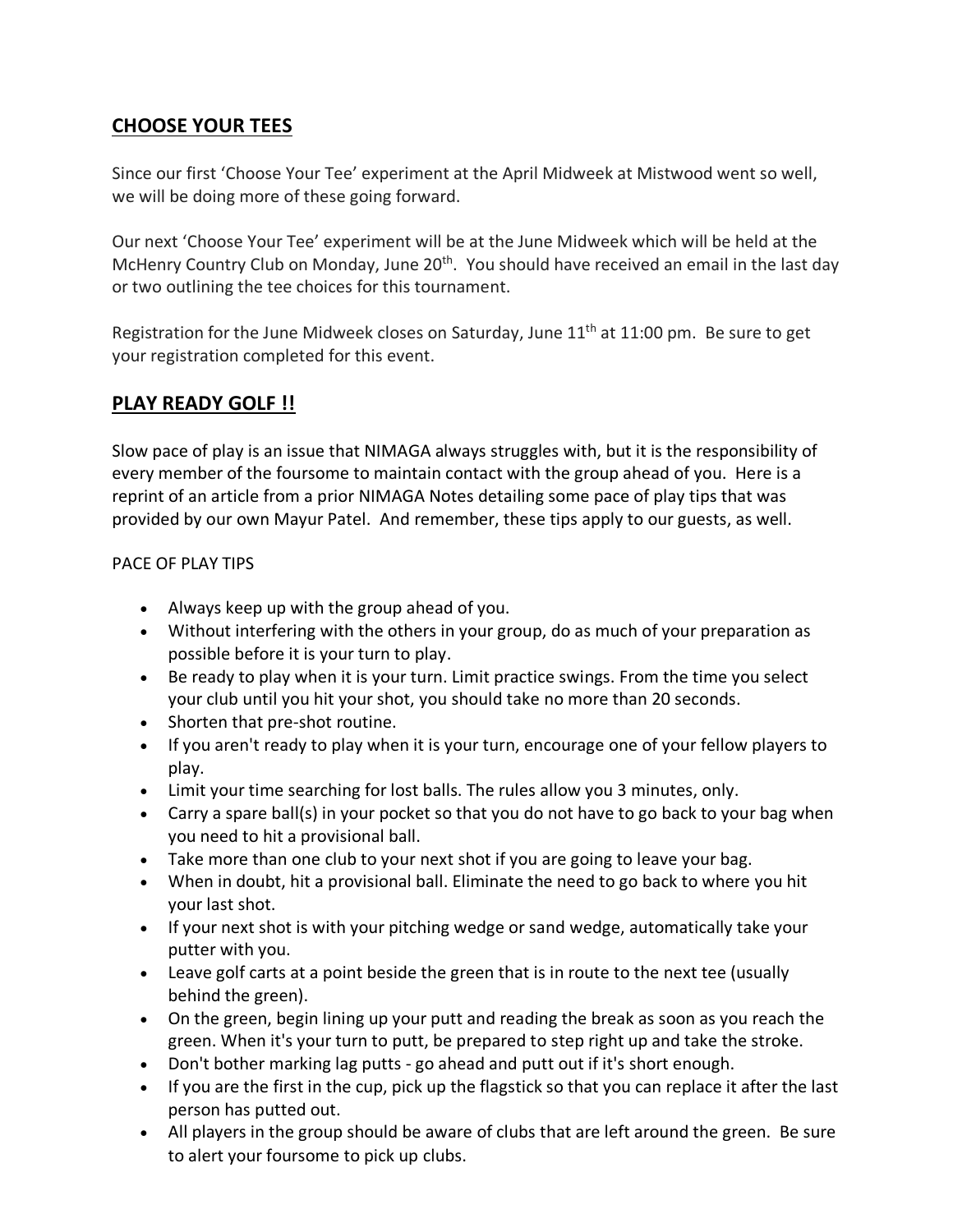- Mark your scorecard at the beginning of the next hole, not on the green.
- Never hold up play because you're in the middle of a conversation. Put the conversation on hold, take your stroke then, continue the conversation.
- Watch your playing partner's ball so that you can help him find it, in case he didn't see it during the hit.
- Wave up groups on par 3s when appropriate.
- If you are riding in a cart, hold onto the club and return to your seat in the cart. Then, put that club back when they go to pull the club(s) for their next shot. It even works when leaving a green - take the putter with you and put it away on the next tee.

# **NIMAGA HOLE-IN-ONE JACKPOT**

The NIMAGA Hole-In-One is a cash pot that is collected from participating NIMAGA members (\$1 per entry) at each NIMAGA sanctioned event. If a NIMAGA member gets a hole-in-one in any sanctioned NIMAGA events and has paid into the Hole-In-One Pot for that event, prior to teeing off on the first hole, he will be paid a portion of the pot.

Entry into the Hole-in-One Pot is voluntary. You may enter early and can enter for any events that you plan to participate in.

How to Get into the Hole-In-One Pot:

1. Must be a NIMAGA Member

2. Must be a NIMAGA Sanctioned Tournament (Match Play & Milwaukee Challenge are Excluded)

3. All entries are part of the same Pot, no matter which division or course the member is playing

4. Must Pay \$1 to the Hole-In-One Pot prior to teeing off on your first hole of each event

Pay at the event or Venmo in your entry to @Shawn Pipes (Last four 0164) and indicate which event you are entering for the jackpot. Email questions to [HoleInOne@nimaga.org](mailto:HoleInOne@nimaga.org)

# **RULES SECTION**

*The NIMAGA Notes will be running a continuing column explaining various Rules situations. Robert Yedinak will be the contributing author of this section. This month Robert addresses Course Boundaries.*

In most situations, it's obvious when your ball is out of bounds. You bomb your drive right over the boundary fence and watch it bounce down the road. Hoping it doesn't hit an oncoming car. Or you yank your shot hard left and watch it heading for the housing development, waiting for the sound of breaking glass. In those cases, you know you are taking a penalty and hitting from where you started. But what about the situations where your ball ends up right near the course boundary? Following are some clarifications to ensure you are playing by the rules and not playing a ball that should be out of play.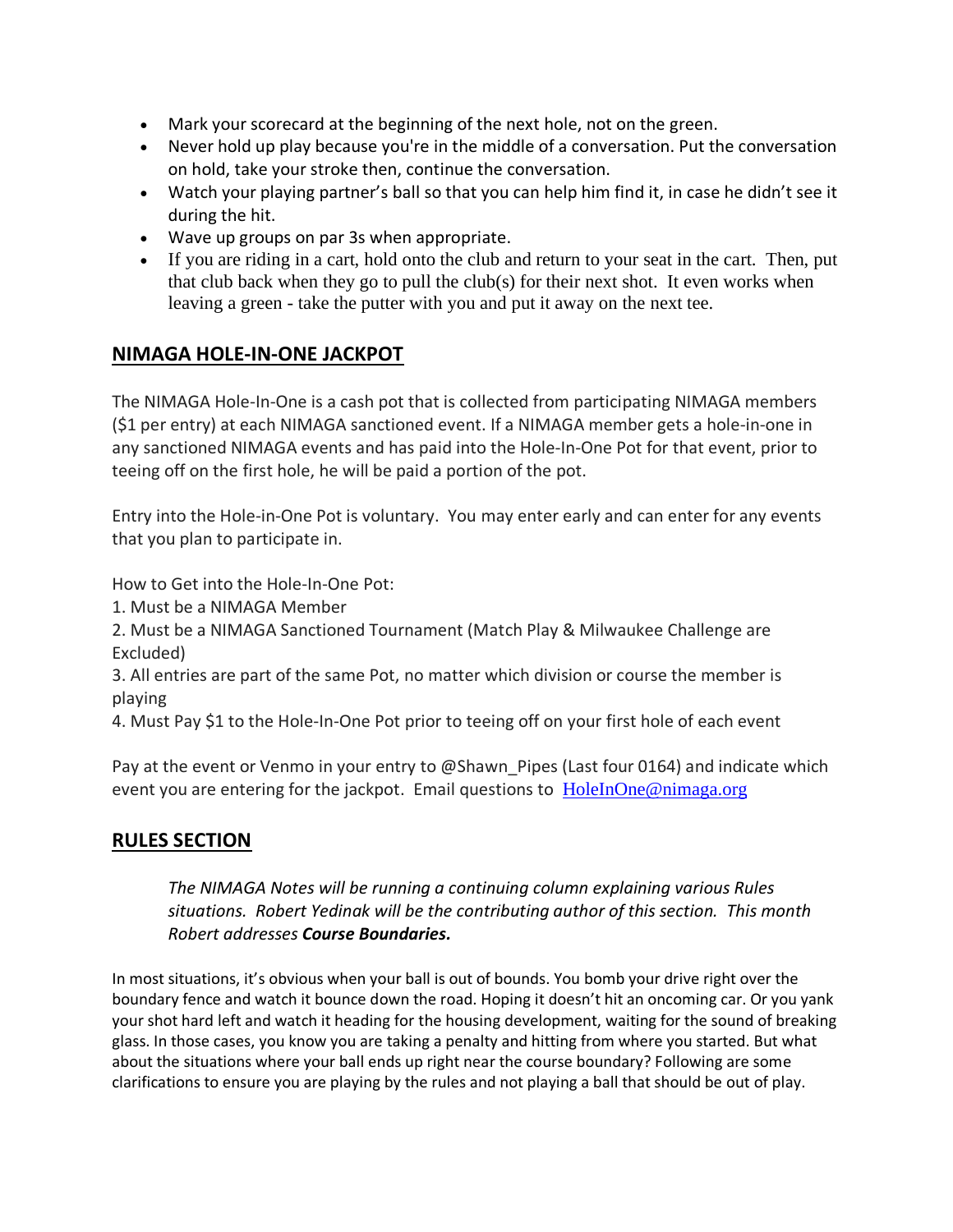The first definition to consider is if any part of the ball is still on one of the five areas of the course, it is still in play. The five areas of the course:

- 1. The general area, which covers the entire course except for the four specific areas.
- 2. The teeing area of the hole you are playing (Rule 6.2),
- 3. All penalty areas (Rule 17),
- 4. All bunkers (Rule 12), and
- 5. The putting green of the hole you are playing (Rule 13).

The course boundary edge should be defined by boundary objects or lines. A boundary object is a stake or a fence. The course boundary is defined as the "course-side points of the stakes or fence posts at ground level (excluding angled supports), and those stakes or fence posts are out of bounds". A common course boundary is a chain link fence with the fence posts on the course side of the fence. So, what is the situation when your ball is very near or almost touching the fence? How do you determine if the ball in bounds or out? As defined above, the course boundary is the inside edge of the fence. The diagrams below show what is in bounds and what is out of bounds.

#### **Out of Bounds**

|                  |  |   | Boundary Fence (out of bounds) |
|------------------|--|---|--------------------------------|
| $0 \circ$ (ball) |  | n | Fence Posts (out of bounds)    |
|                  |  |   | Course (in bounds)             |

#### **In Bounds**

|          |                                              | Boundary Fence (out of bounds) |
|----------|----------------------------------------------|--------------------------------|
| $\Omega$ |                                              | Fence Posts (out of bounds)    |
|          | ---- o (ball)------------------------------- | Course (in bounds)             |

The same situation applies if the course boundary is defined by stakes. The course-side edge of the stake is the boundary, so the ball needs to be touching the course at some point on the imaginary line between the inside edge of the two boundary stakes.

If the course edge is "defined by a painted line on the ground, the boundary edge is the course-side edge of the line, and the line itself is out of bounds".

Additionally, "Boundary objects are treated as immovable even if they are movable or any part of them is movable (see Rule 8.1a)". So, if your ball is in bounds but a boundary object (such as a stake or fence post) interferes with your swing, you cannot move the boundary object to take your swing. This differs from penalty area stakes as those are considered movable objects and can be moved and replaced to take your shot.

And a final reminder, for the speed of play, always take a provisional shot if you think your shot may be close to the boundary lines. It's a long walk back if you find your ball just outside the course boundary.

### **FAQs**

Don't forget, we have a FAQ section on the NIMAGA website [\(http://www.nimaga.org/faq/\)](http://www.nimaga.org/faq/) with Golf Genius questions as well as other topics. Be sure to check that out and if you have other questions or need help, send an email to [web@nimaga.org](mailto:web@nimaga.org) and we will be sure to address it.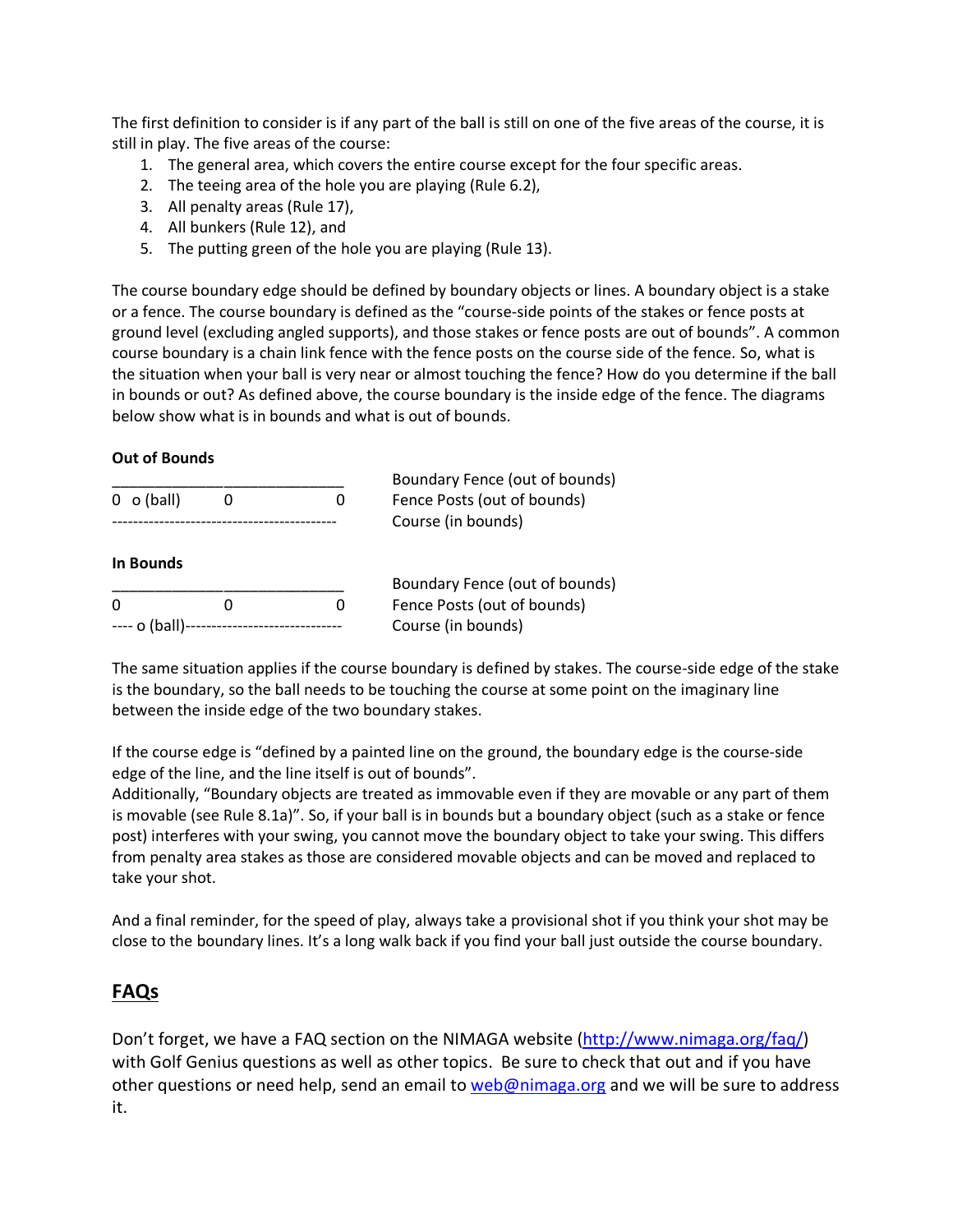## **2022 NIMAGA TOURNAMENT RESULTS**

#### **SPRING THAW - 04/09/2022**

Palmer Division – Cog Hill #1 Gross Kirk Blakney Gross 2<sup>nd</sup> Tom O'Brien Net Jeff Lyman Player Division – Cog Hill #2 Gross Jonathon Tran Net Robert Allen Trevino Division – Cog Hill #3 Gross Nick Orlando Net Tom Gearhart

#### **APRIL MIDWEEK - 04/25/2022**

Low Division – Mistwood Gross Rick Soja Net Shawn Pipes High Division – Mistwood Gross Jonathon Tran Net Jeff Toth

#### **MAY JAMBOREE - 05/07/2022**

Palmer Division – Pinecrest Gross Rick Soja Net Shawn Pipes Player Division – Buffalo Grove Gross Colin O'Brien Net Steve Barnaby Trevino Division – Buffalo Grove Gross Robert Allen Net Ken Koranda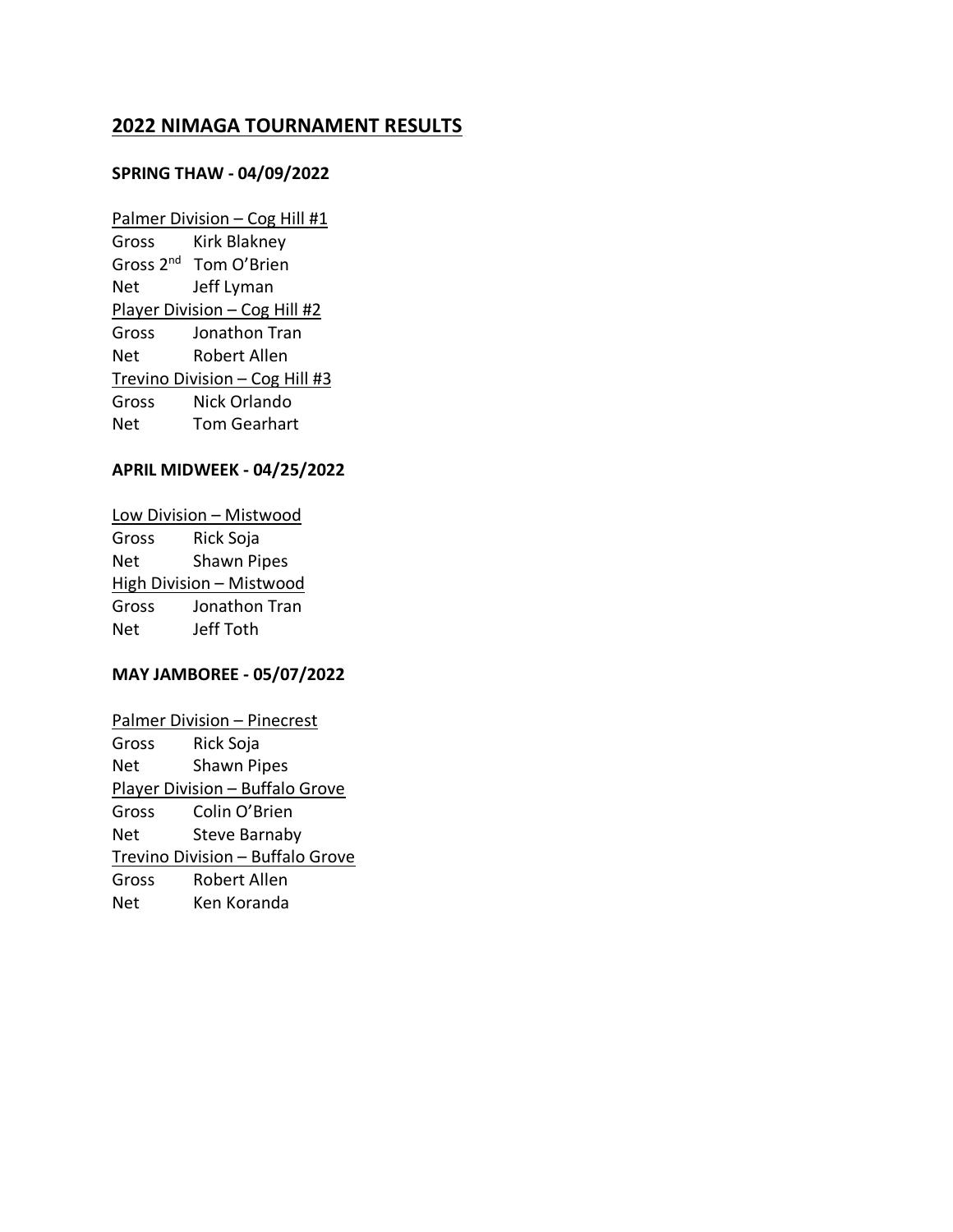#### **MAY MIDWEEK - 05/17/2022**

Low Division – Klein Creek Gross Kirk Blakney Net Joe Nagy High Division – Klein Creek Gross John Widzisz Net Dan Montgomery

#### **NIMAGA CUP - 05/24/2022**

The 2022 edition on the NIMAGA Cup was held at Heritage Oaks in Northbrook. We had great weather for this event although the rough and penalty areas were especially brutal. This year's competition featured 3 teams headed up by Jonathon Tran (Red Team), David Bradley (White Team) and Dave Martinek (Blue team).

Early on, the matches were neck and neck, but the Blue Team kept up the pressure and went on to a victory. The final point totals were – Blue 14 points, Red 6  $\frac{1}{2}$  and White 6  $\frac{1}{2}$ .

Thanks to all players as well as Tom O'Brien for organizing the NIMAGA Cup Draft party and Frank Fiarito for booking this tournament at a great course.



Pictured – Robert Westberg, Wes Stinich, Stan Mitchell, Mark Heinsohn, Capt Dave Martinek, Doug Peters, Tom Zmuda, Robert Yedinak, Dave Sloan. Shomari Moss, Patrick Meyer and Tom Govern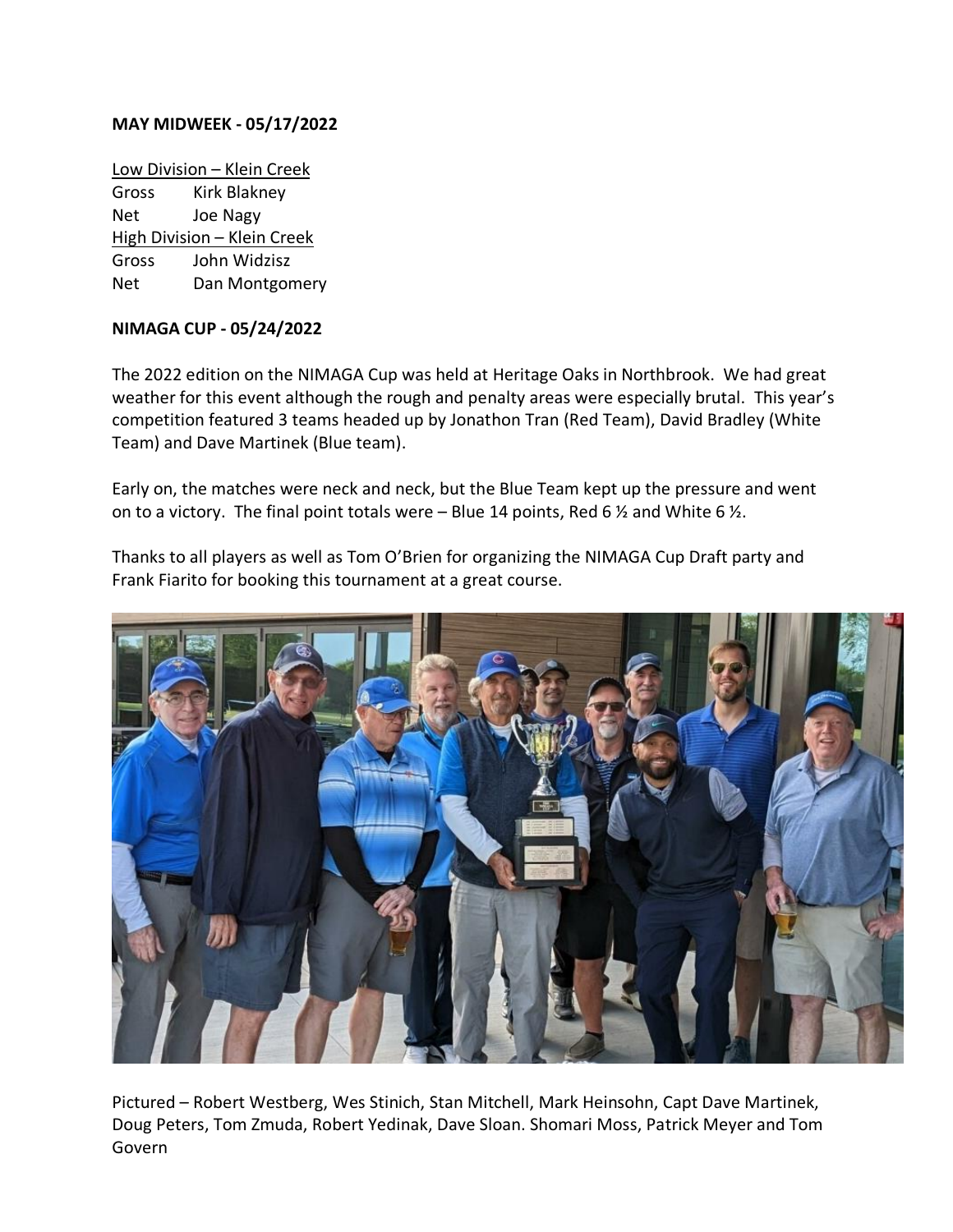## **SUMMER CLASSIC - 06/05/2022**

Low Division – George Dunne National Gross Brandon Rowatt Net Dave Minor High Division - George Dunne National Gross Bill Silver Net Doug McKirahan

## **2022 NIMAGA TOURNAMENT SCHEDULE**

| <b>2022 TOURNAMENT SCHEDULE</b> |                |            |                                         |                                                                                                       |
|---------------------------------|----------------|------------|-----------------------------------------|-------------------------------------------------------------------------------------------------------|
|                                 | <b>Date</b>    | <b>Day</b> | <b>Tournament Name</b>                  | <b>Golf Course</b>                                                                                    |
| April thru<br>September         |                |            | <b>C&amp;G Match Play</b>               | Season long tournament in which opponents arrange<br>course & time.<br>Must be a member for 2+ years. |
|                                 | June 5         | Sun.       | Summer Classic <sup>o</sup>             | <b>George Dunne National</b>                                                                          |
|                                 | June 20        | Mon.       | <b>June Midweek</b>                     | McHenry CC                                                                                            |
|                                 | <b>Jul. 10</b> | Sun.       | <b>Freedom Open</b>                     | Fox Run GC                                                                                            |
|                                 | July 19        | Tue.       | July Midweek <sup>o</sup>               | <b>Chalet Hills GC</b>                                                                                |
|                                 | <b>Aug. 1</b>  | Mon.       | <b>Super Senior Open</b><br>$(Age 65+)$ | <b>Arlington Lakes GC</b>                                                                             |
|                                 | Aug. 13        | Sat.       |                                         | St. Andrews #1 (Low)                                                                                  |
|                                 |                |            | <b>NIMAGA Club Championship</b>         | White Pines (High)                                                                                    |
|                                 | Aug. 14        | Sun.       |                                         | White Pines (Low)                                                                                     |
|                                 |                |            |                                         | St. Andrews #1 (High)                                                                                 |
|                                 | Aug. 17        | Wed.       | Senior Open (Age 50+)                   | <b>Phillips Park GC</b>                                                                               |